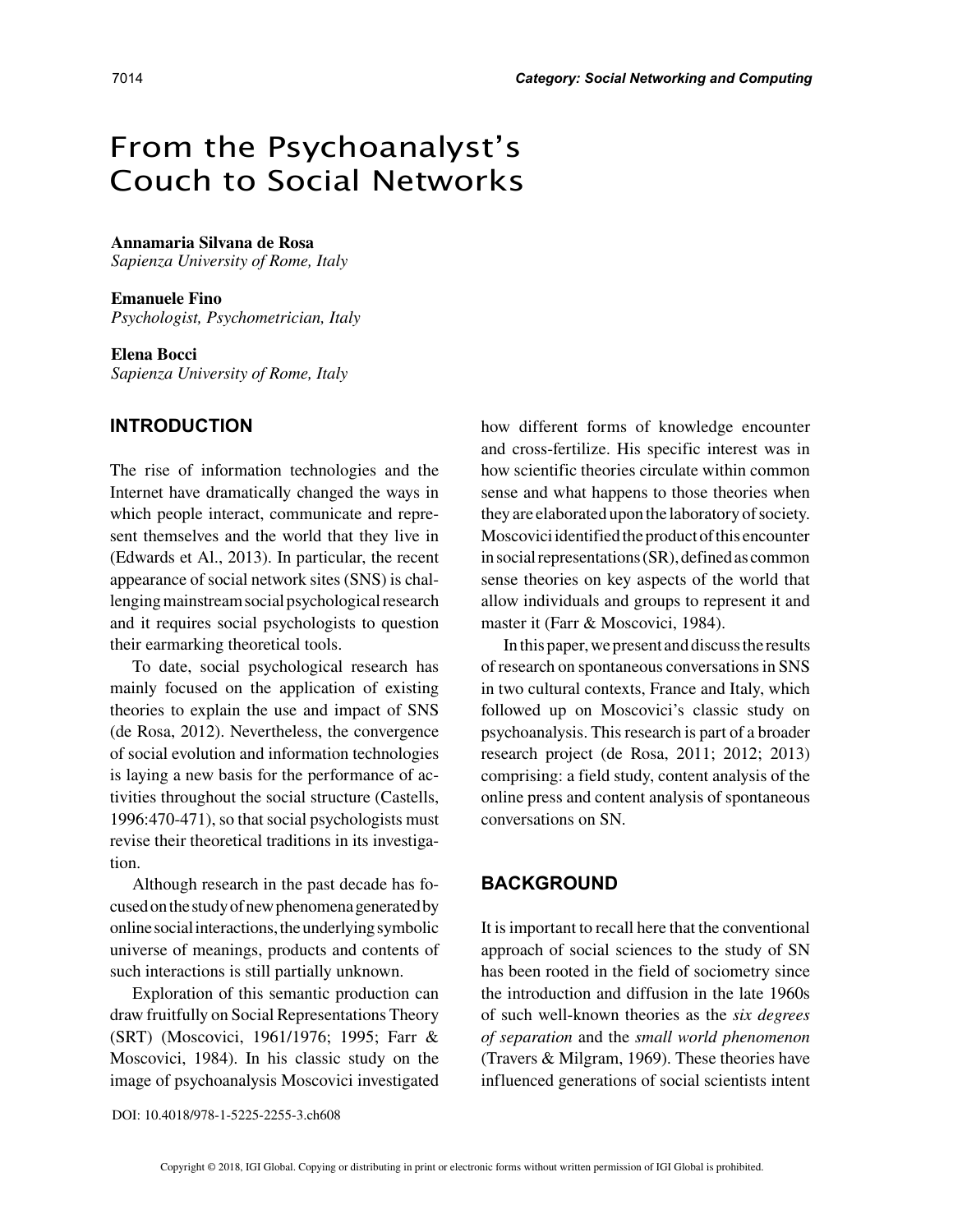on extending mathematical models to the study of social relationships in terms of network theory and relying on concepts such as nodes (individual actors within the network) and ties (relationships between those actors). Social network analysis (SNA) is the modern sociological evolution of this trend (Carrington, Scott & Wasserman, 2005; Scott, 2004). Thanks to the recent affirmation and visibility of the Web, this approach has become hegemonic in the study of SN (Catanese et Al., 2012; De Meo et Al., 2012).

On the one hand, this trend can be seen as the consequence of the increasing interest of social sciences in computationally intense methods with which to analyse and model social phenomena (Williford & Henry, 2012) leading to the reproduction of "'habitual practices' employed by quantitative researchers using the procedures which they are comfortable and familiar with" (Stoneman, Sturgis & Allum, 2012:854). On the other hand, it is possible to identify a significant lack of theory in the study of "what lies beneath" the massive and multiform production of social interaction in new online communication channels, especially from a semantic perspective (de Rosa, 2012).

Research on SR investigated via interpersonal exchanges on SNS may be a valid response to this theoretical challenge. In fact, in the 1990s, Moscovici (1995; 1997:7) provided an anticipatory proposal; he emphasised the importance of investigating new communication phenomena by studying "how common sense, the language exchanged, groups themselves are shaped in this cyber-communication".

We accordingly assumed that exploration of the representational fields underlying the 'social discourse' would provide track of the new type of common sense emerging from SN, as well as the social positioning of different actors and groups.

Although there is no single definition of SNS (Boyd and Ellison, 2007; Nadkarni & Hofmann, 2011) we highlight a growing interest in their role in the social construction of knowledge (de Rosa, 2013; Mazzara, 2008). Briefly, recent decades have seen a structural transformation of the traditional communication channels whereby tele-communication is used to connect people in a new pattern of "connected-presence" (Licoppe & Smoreda, 2005; Castells, Fernandez-Ardevol, Qiu & Sey, 2007), providing interactive commitment of the actors involved, be they scientists, trainees, or simply laypersons in the sharing of knowledge. In fact, 'Science 2.0' (Jankowski, 2002), along the lines of the recent web revolution (O'Reilly, 2005) implies a "coupling between science and ICT", providing new ways "for accessing scientific knowledge and […] participation" (Ponte & Simon, 2011:150).

The development in the knowledge building through technological innovation enlarges the discourse to relevant issues already developed in the literature like: the digital divide (Castells, 1996/2000) the ethical implications (Drude et al., 2008) the effects of online psychotherapies (Andersson et al., 2009; Shingleton et al., 2013). Regarding these issues, through the SN, the experts have the opportunity to open the doors of their rooms and meet laypersons, establishing social relationships and, most of all, a "familiarity" effect, generating "trust" (Markovà, 2009).

In the SN, the traditional view of media as a 'dirty mirror' of scientific theories is completely reversed. Not only can the public elaboration and understanding of science no longer be compared to traditional top-down communication flows (Castells, 1996/2000; Moscovici, 1961/1976), but it also gives way to a new form of coexistence, "whose transgression launches a process of creation of profane knowledge from what was originally a concept elaborated in the midst of a small group of researchers. Thus uprooted from its original context, the concept is appropriated by the different media and thrown around, discussed, amplified, acclaimed, distorted, disproved, discredited, forgotten and rediscovered, circulating in the process among all conceivable factions of society, serving each and every one in turn" (Bangerter, 1995:8).